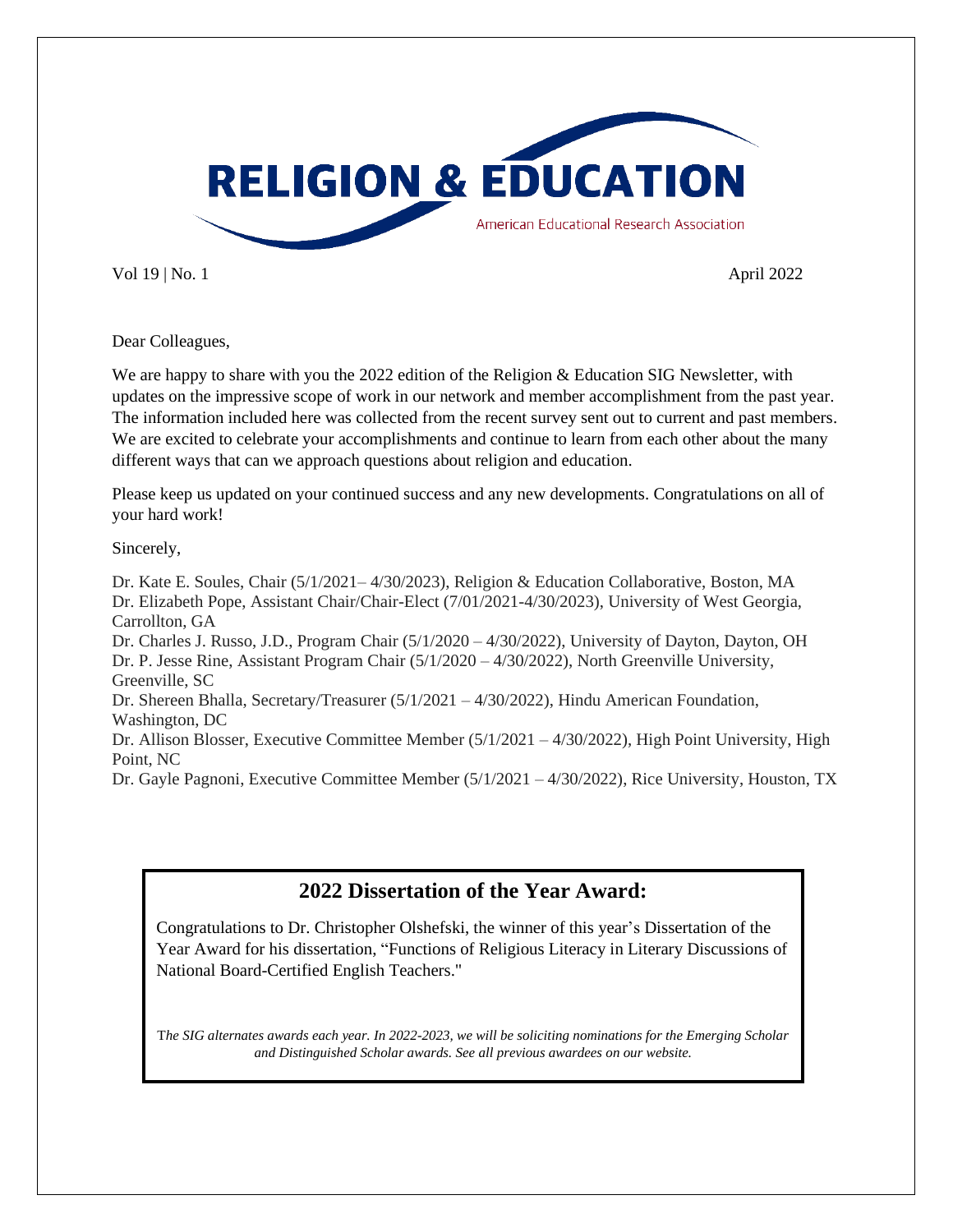## **Contents**

| What levels of education do you focus on in your research, teaching, program development, or other |  |
|----------------------------------------------------------------------------------------------------|--|
|                                                                                                    |  |
|                                                                                                    |  |
|                                                                                                    |  |
|                                                                                                    |  |
|                                                                                                    |  |
|                                                                                                    |  |
|                                                                                                    |  |
|                                                                                                    |  |
|                                                                                                    |  |
|                                                                                                    |  |

*The purpose of SIG is to report on, disseminate, and engage in academic dialogue about research on the intersections of education with divergent and emerging topics and issues involving religion, worldviews, and/or ethics. All types and levels of schooling, including but not limited to public, independent, faith-based, K-12 and/or higher education will be considered. The SIG encourages the presentation of high quality quantitative and/or qualitative research, as well as other types of academic interdisciplinary inquiry. The SIG welcomes a diversity of views, while not advocating specific positions regarding religion and education beyond respect for human dignity and respect for all persons.*

#### **SIG Website:**

<span id="page-1-0"></span>**<https://www.religionanded.com/aera-re/>**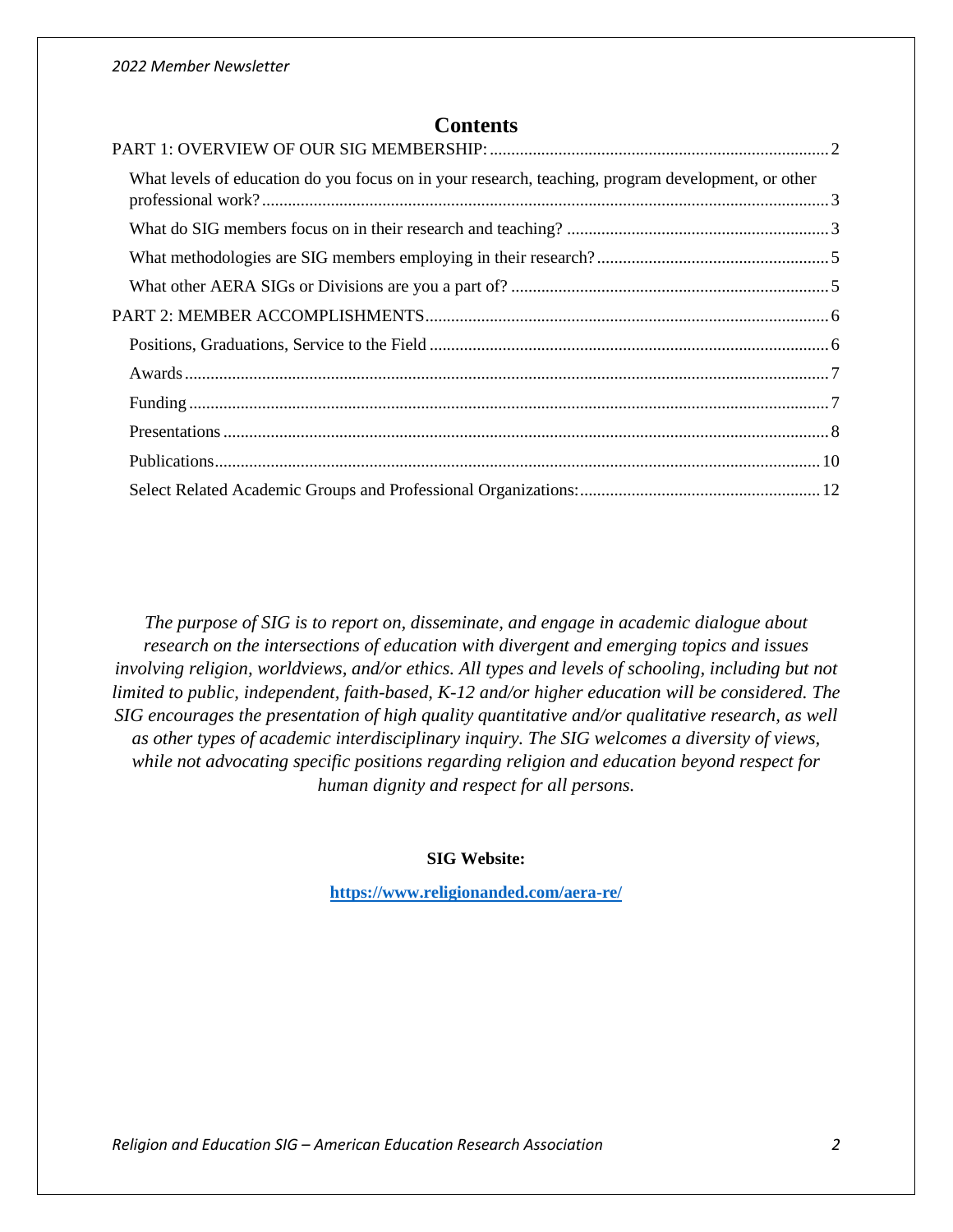## **PART 1: OVERVIEW OF OUR SIG MEMBERSHIP:**

*(from 44 survey responses)*

## <span id="page-2-0"></span>**What levels of education do you focus on in your research, teaching, program development, or other professional work?**

43 responses



### <span id="page-2-1"></span>**What do SIG members focus on in their research and teaching?**

| Black Islamic Organizations, Religion and                                                                                                           | Critical religious studies frameworks, systemic                                                                           |
|-----------------------------------------------------------------------------------------------------------------------------------------------------|---------------------------------------------------------------------------------------------------------------------------|
| Alterity (Otherness)                                                                                                                                | Christian privilege/supremacy,                                                                                            |
| Youth religious literacies; religious, spiritual,<br>and secular student identities in higher education                                             | Internationalization and globalization of<br>Christian normativity.                                                       |
| Immigrant Students, Newcomers, Whole Child<br>Support, Curriculum, Religion and Teacher<br>Choices                                                  | I am interested in the religious component of<br>epistemological development of college<br>students.                      |
| Social Foundations, Christian Education,                                                                                                            | Ethics                                                                                                                    |
| Citizenship Education, Whole Person Education                                                                                                       | Inclusive leadership and teaching in K12 schools                                                                          |
| Teaching about religion in postsecondary ed,                                                                                                        | / culturally sustaining pedagogy                                                                                          |
| and campus spiritual climate                                                                                                                        | For the most part I've looked at the teaching of                                                                          |
| Literacy, culture, identity, English education                                                                                                      | religions in various social studies classroom in<br>various schools. So far, I've focused on public,                      |
| Hinduism, Postcolonial Education                                                                                                                    | Catholic and Islamic schools. But I do a fair                                                                             |
| Professional Development for secondary<br>teachers; First Amendment best pedagogical<br>practices; Religions in the Americas; race and              | amount of work with the Haredi community in<br>my day to day, although they haven't appeared<br>in my research as of yet. |
| religion; globalization of religion; new religious<br>movements; North American Religious history;<br>Latin American religion; religion and nature. | Non-religious Students' Engagement and<br>Satisfaction                                                                    |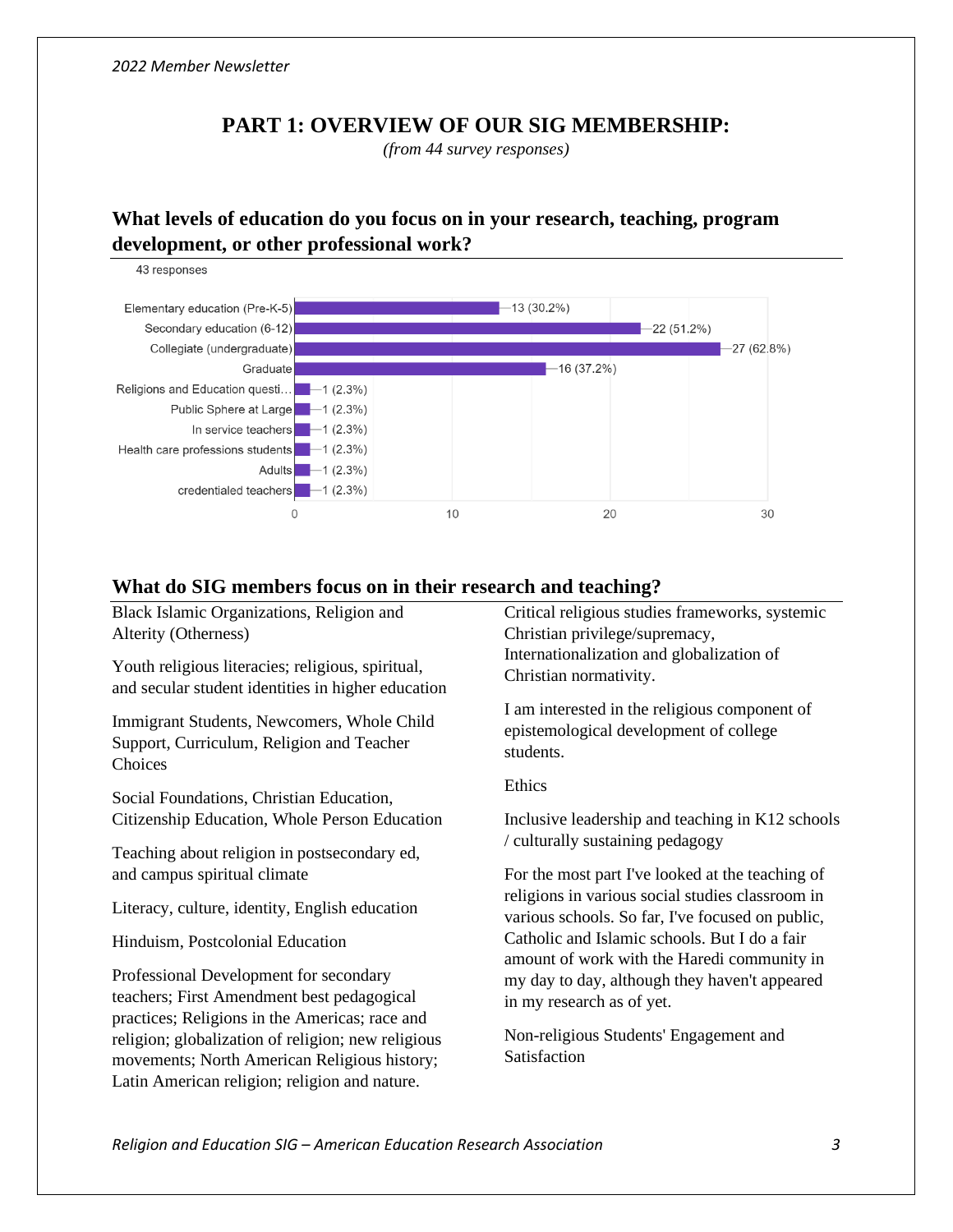Most of my research has been on dual language education and language learning. Only recently have I begun working on the relation of one's faith to teaching.

Teaching Religion Online, The Crucifixion of Jesus Christ

Culturally responsive leadership within the context of district and school reform as it relates to race and faith

Faith-based schools, teacher religious identity, religion and culturally responsive teaching

Teacher motivation, religious tolerance in education

I research adult learning through interfaith dialogue and have recently started a project about college students' religious and interfaith supports on campus.

African diasporic religions (ADRs) and Black boys; African American languaging and literacies; Anti-Black religious racism and schools, Black immigrant literacies

The relationship between religious upbringing and academic outcomes; The experience of navigating religious identity in college settings

Qur'anic Literacy

White Protestant Christianity, Intersections between religion, English Language Arts and critical pedagogy

Religion and Moral Education

Religious Education

<span id="page-3-0"></span>Principal Licensure, School Law

Sense of belonging within religious student organization; experience in religious student organizations

Islam in books for young people

DEI, religion, graduate student persistence

Civic education, religious schools, religion and educational outcomes

Antisemitism with a focus on its relationship to racism

Religion/spirituality in college, religious outcomes in college, campus climate for religion/spirituality

For many years I focused on religion in K-12 schools. I wrote Between Church and State: Religion in a Multicultural America and I am now co-editing the Bloomsbury Handbook of Schools and Religion. I have turned to writing Religion at the American University: A History (forthcoming Johns Hopkins University Press. 2023)

Higher Education Administration and psychosocial outcomes (sense of belonging, etc)

Homeschooling

Gender, History, Eastern Orthodoxy, Immigration

Human Rights, Latin American and Brazilian Constitutional Law, Religion and Education. Latin American and Brazilian Religious and Education History. Intersectional Race, Women, Religion and Education Studies

Thematic/Interdisciplinary

K-12 religious literacy, with a focus on Indic religious traditions (Hinduism, Buddhism, Jainism, and Sikhism) and biblical studie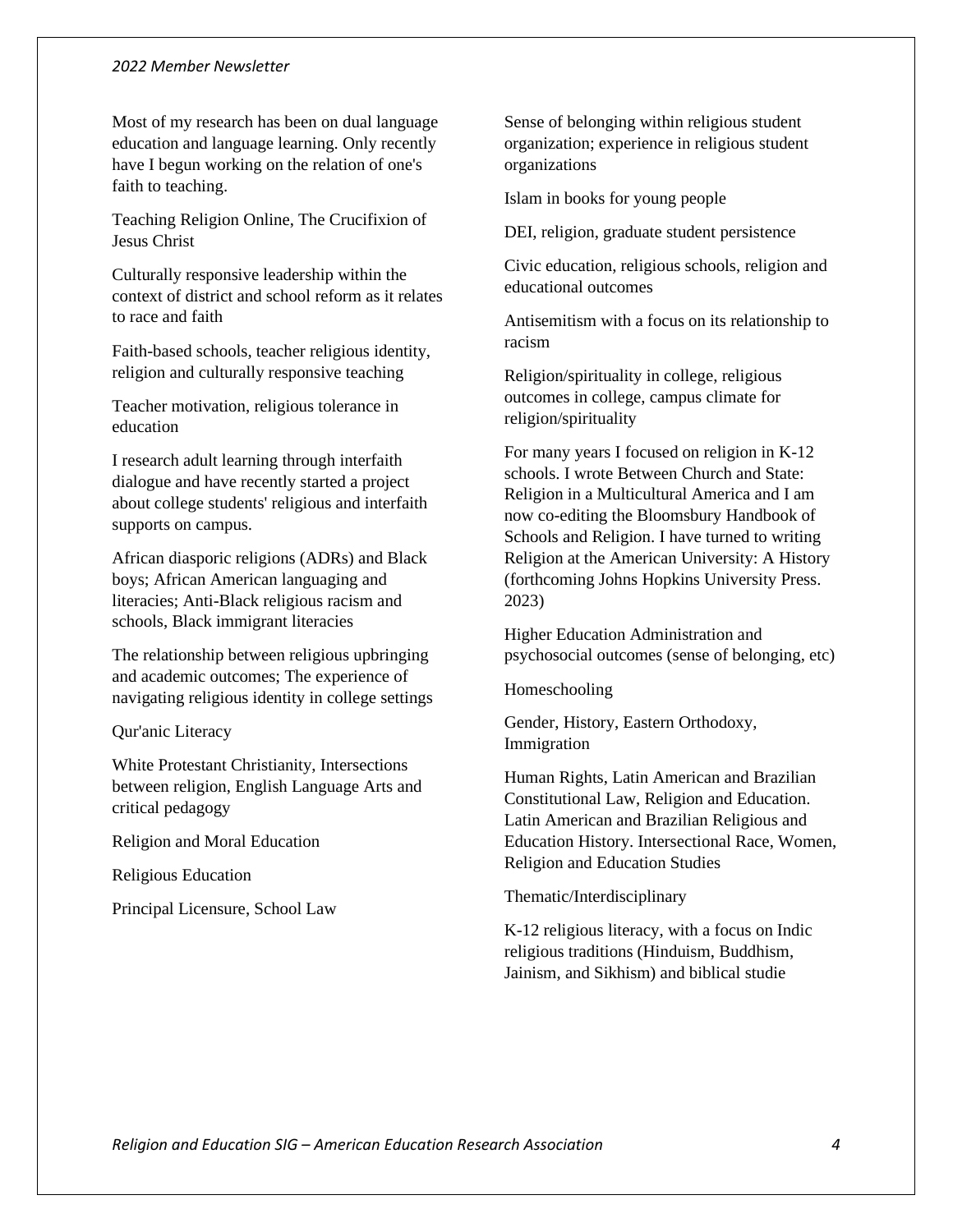# **What methodologies are SIG members employing in their research?**

| surveys & interviews (mixed methods), STATA, |  |
|----------------------------------------------|--|
| Dedoose                                      |  |
| Qualitative, Ethnographic methods            |  |
| Mixed Methods-- Descriptive statistics and   |  |
| discourse analysis. NVivo, SPSS, STATA,      |  |
| Excel                                        |  |
| Qualitative                                  |  |
| Qualitative and historical                   |  |
| Qualitative                                  |  |
| mixed methods; Stata; Nvivo                  |  |
| Mixed                                        |  |
| Qualitative                                  |  |
| Quantitative, qualitative                    |  |
| qualitative                                  |  |
| quantitative methods primarily               |  |
| History--I am an historian of American       |  |
| Education                                    |  |
| Quantitative (SPSS & HLM; ANOVA, OLS,        |  |
| HLM, SEM) and Mixed Methods                  |  |
| Digital History, network analysis            |  |
| <b>Historical Methods</b>                    |  |
| Qualitative methods. Content Analysis.       |  |
| Documental Analysis. Atlas t.i. .            |  |
| <b>Mixed Methods</b>                         |  |
| Religious Studies Standards of the C3        |  |
| Framework (National Council for Social       |  |
| Studies)                                     |  |
|                                              |  |

## <span id="page-4-0"></span>**What other AERA SIGs or Divisions are you a part of?**

| Adult education SIG                 | Latinx SIG                    | <b>Qualitative Research</b> |
|-------------------------------------|-------------------------------|-----------------------------|
| <b>Bilingual Education Research</b> | Leadership for School         | Race and Critical Theory.   |
| Bilingual/multilingual              | Improvement SIG.              | School sector research      |
| Confucianism, Taoism,               | Leadership for Social Justice | Social contexts of learning |
| <b>Buddhism and Education SIG</b>   | SIG.                          | Sociology                   |
| Critical Examination of Race,       | Literature                    | Vocabulary                  |
| Ethnicity, Class, and Gender        | <b>Moral Education</b>        |                             |
| Division F                          | Multicultural SIG             |                             |
| Division F-History $\&$             | Multicultural/multiethnic     |                             |
| Historiography                      | SIG.                          |                             |
| <b>Experiential Learning</b>        | Narrative Inquiry             |                             |
| Family, School, and                 | Online Teaching & Learning    |                             |
| <b>Community Partnership</b>        | Philosophical Studies in      |                             |
| International Education,            | Education                     |                             |
| Language and Social                 | <b>Qualitative Research</b>   |                             |
| Processes.                          | <b>Qualitative Research</b>   |                             |
| Latinx SIG                          | <b>Qualitative Research</b>   |                             |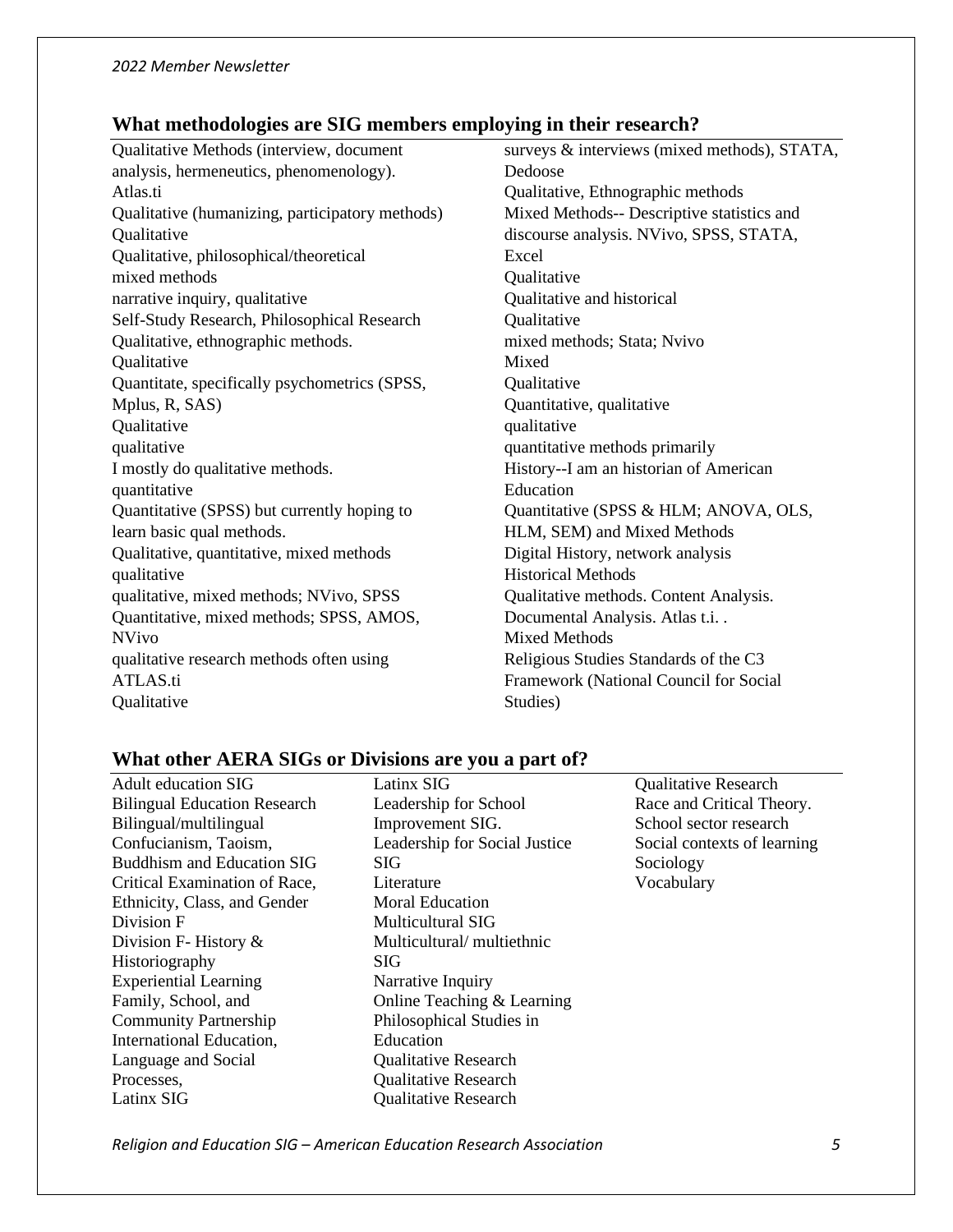## **PART 2: MEMBER ACCOMPLISHMENTS**

## **Positions, Graduations, Service to the Field**

<span id="page-5-1"></span><span id="page-5-0"></span>Anne Suryani is a Senior Research Fellow in the Faculty of Education, Monash University. She holds a PhD in Educational Psychology with a Mollie Holman Medal for the best doctoral thesis in education. Anne has extensive experience working in a range of government-funded, consultancy and grant-based educational research in the Asia-Pacific Region. She has strong quantitative skills and experience in large-scale survey design and analysis as well as longitudinal and comparative studies. Her current research focuses on preparing future teachers, drawing upon educational psychology and cross-cultural studies to inform these practices. Anne's research interests include teacher motivation, teacher education, teacher professional development, religious tolerance education, and educational policy.

Christopher Olshefski completed his Ph.D. in Language, Literacy & Culture from the University of Pittsburgh's School of Education in the fall of 2021. This fall, he has returned to the high school classroom at Winchester Thurston School where he teaches Literature of Journeys and Discoveries. He presented research related to his dissertation at the Religion and Education Collaborative in March 2021.

Elizabeth M. Pope earned tenure and promotion to Associate Professor of Educational Research at the University of West Georgia beginning August 2022.

Gayle Pagnoni co-founded the American Academy of Religion - SW Region Religious Literacy Working Group to facilitate collegiate-secondary interaction across education sectors to advance religious literacy.

Gayle Pagnoni was re-elected Chair of TXCSS Professional Learning Committee.

Gayle Pagnoni was re-elected to AERA Religion and Education SIG for a third term.

Gayle Pagnoni was re-elected to NCSS Government & Public Relations Committee for a second term.

Ilana Horwitz joined the Jewish Studies and Sociology faculty at Tulane University in Fall 2021. She is an assistant professor and holds the Fields-Rayant Chair in Contemporary Jewish Life

Joanne M. Marshall is a U.S. Fulbright Scholar to the University of Namibia in 2022, where she is researching culturally sustaining pedagogy in teacher preparation and teaching an Advanced Research Methods class.

Josh Patterson, in 2021, began work as the Research Director for Higher Education Studies at SoundRocket.

Kate Soules was named as the Fellow for Religious Literacy Evaluation for the Religion and Society Program of the Aspen Institute in January 2022.

Kelly O'Riley completed Maintenance of Certification (MOC) for national board certification for teaching (NBCT) in social studies/history to students ages 11-15+, December 2021; she became assistant director of the Uberoi Teacher Training - United States (UTT-US) program, which took place in June 2021.

Mabel E. Hernandez completed a Ph.D in Urban Education Policy at the University of Southern California. She is currently serving as a postdoctoral research associate at the USC Center for Education, Identity and Social Justice.

Perry L. Glanzer became Editor-in-Chief for Christian Scholar's Review (2021—present)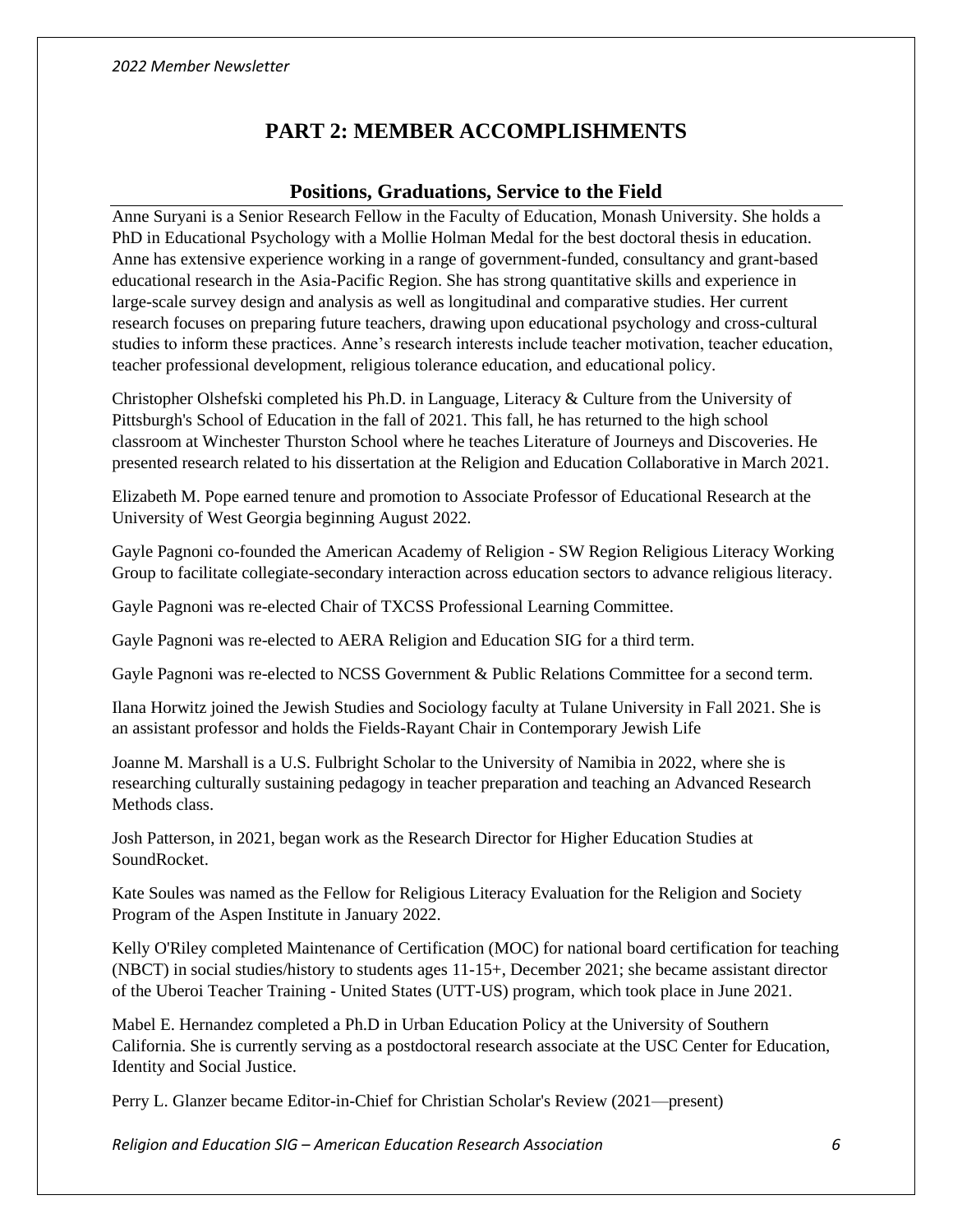#### **Awards**

<span id="page-6-0"></span>Chris Olshefski's dissertation titled "Functions of Religious Literacy in Literary Discussions of National Board-Certified English Teachers" has been selected as the winner of the 2022 Dissertation of the Year Award for AERA's Religion & Education Special Interest Group.

Cece L. Lively received an AERA division graduate student travel award.

John Hilton, III — 2021 Latter-day Saint Publishing and Media Association Praiseworthy Award Winner, Nonfiction—Self Help/Resource, The Founder of Our Peace: Christ-Centered Patterns for Easing Worry, Stress, and Fear.

John Hilton, III — 2021 The Harvey B. and Susan Easton Black Outstanding Scholarship Award. This award is given annually by Religious Education at Brigham Young University to honor a piece of scholarship that is particularly noteworthy.

Dr. Miriam D. Ezzani received the 2021 Emerging Scholar Award, American Educational Research Association, Division A: Administration, Organization, and Leadership, for outstanding contributions to the field of leadership, administration, or organizational theory.

Dr. Miriam D. Ezzani received the 2021 Reviewer of the Year Award, The Journal of Cases in Educational Leadership.

### **Funding**

<span id="page-6-1"></span>Elizabeth M. Pope was awarded an Affordable Learning Georgia grant of \$10,000 to update a no-cost course on single-subject research in special education.

James Fraser received a Henry Luce Foundation grant to support programs for college chaplains.

Miriam D. Ezzani: Co-Principal Investigator (9/1/2022-5/30/2025)

Title: The Assistant Principal Leadership Academy: A Partnership Proposal for TCU and FWISD

Agency: Fort Worth Independent School District

Total Funding: \$316,000

Authors: F. Hernandez, M. Ezzani

Perry L. Glanzer received a \$2.7 Million grant from the The John Templeton Foundation to study Developing Moral Communities in Higher Education.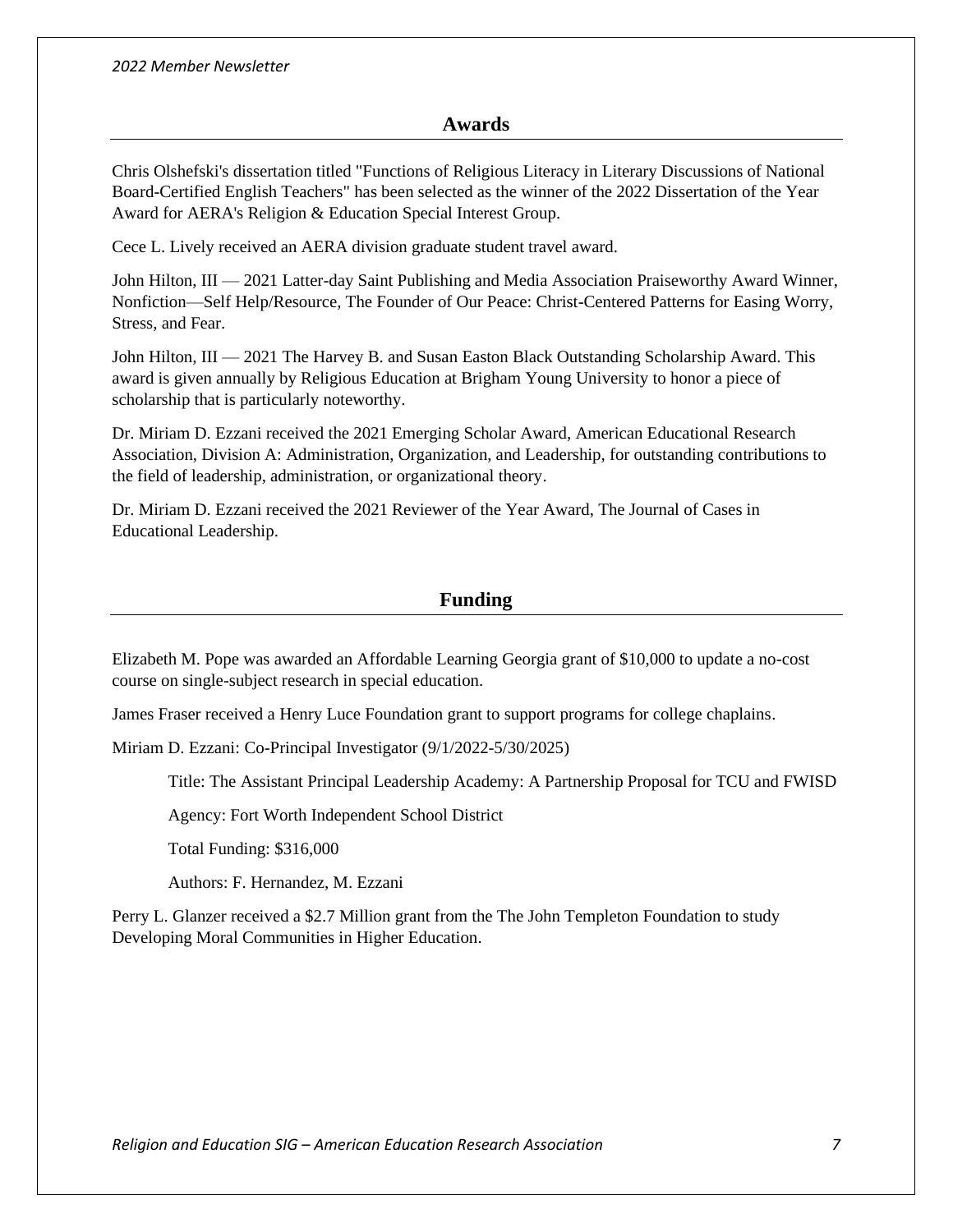## **Presentations**

<span id="page-7-0"></span>Beck, Scott, "Children's Books and Visual Texts as Instructional Tools in ESOL / EFL" Invited In-Service Teacher and Administrator Training Webinar series for CRMEF: Le Centre Régional des Métiers de l'Education et de Formation (Regional Center for Professional Education and Training), Dakhla & Laâyoune, Western Sahara / Morocco. (Online via video sessions, June & July 2021).

Block, Nicholas C. (2022). "A Kaleidoscope of Approaches to Living Out Your Faith in a Public School," CEAI regional meeting, March, 2022.

Brooks, M. C., Ezzani, M. D., Sai, Y., & Sanjakdar, F. (2022, April 23). Racialization of Muslim students in Australia, Ireland, and the United States: Cross-Cultural Perspectives. American Educational Research Association (AERA). (presenter, co-author)

Ezzani, M. D., Brooks, M. C., Yang, L., & Bloom, A. (2021, November 12). Islamic school leadership and social justice: An international review of the literature. University Council for Educational Administration (UCEA). (symposium presenter, co-author)

Fraser, James, (December 2021). Moderator, Conference on "The Student Search for Meaning," conversations between Humanities Professors and College Chaplains, New York University, December 15, 2021

Hilton, John, (March 2022). "A Crucified Christ: An Examination of Latter-day Saint Perceptions, Doctrine and Artwork," Presented at the Conference of Mormon Scholars in the Humanities," Oxford, England.

Shekitka, John (March 2022) "Teach-in on the Russian invasion of Ukraine" Manhattanville College – College Library – March 30, 2022.

Kaul, C., & Lively, C. (2021). Understanding student attrition in an online doctoral program: A convergent mixed methods study [Paper Presentation]. Southwest Educational Research Conference.

Khuwaja, S., Ezzani, M. D. (2022, February 14). Notions of pluralism in religious education: Islam as a case study. Association of Teacher Educators (ATE). (presenter, co-author)

Lively, C., & Blevins, B. (2022). Set apart through stories: A narrative case study of black female persistence in an online doctoral program [Paper Presentation]. American Educational Research Association Conference.

Lively, C., Blevins, B., Cooper, S., & Talbert, S. (2021, July 14). Community building in virtual environments [Webinar]. Carnegie Project for the Education Doctorate (CPED). Tempe, AZ.

Muhammad, E. A. (2021, June 10-11). A Phenomenology of Blackness and a Praxis of Resistance: The Nation of Islam's conscientização. [Paper presentation]. Curriculum Studies Summer Collaborative, Virtual Conference.

Olshefski, Chris (Upcoming). Functions of Religious Literacy in Literary Discussions of National Board-Certified English Teachers. Paper to be presented at the 2022 Annual Convention for the National Council for Teachers of English, Anaheim, California.

Pagnoni, Gayle. (March 2022). "Career Opportunities post-Ph.D. in a non-Tenure Track Market," invited speaker, Baylor University Department of Religion, March 2022.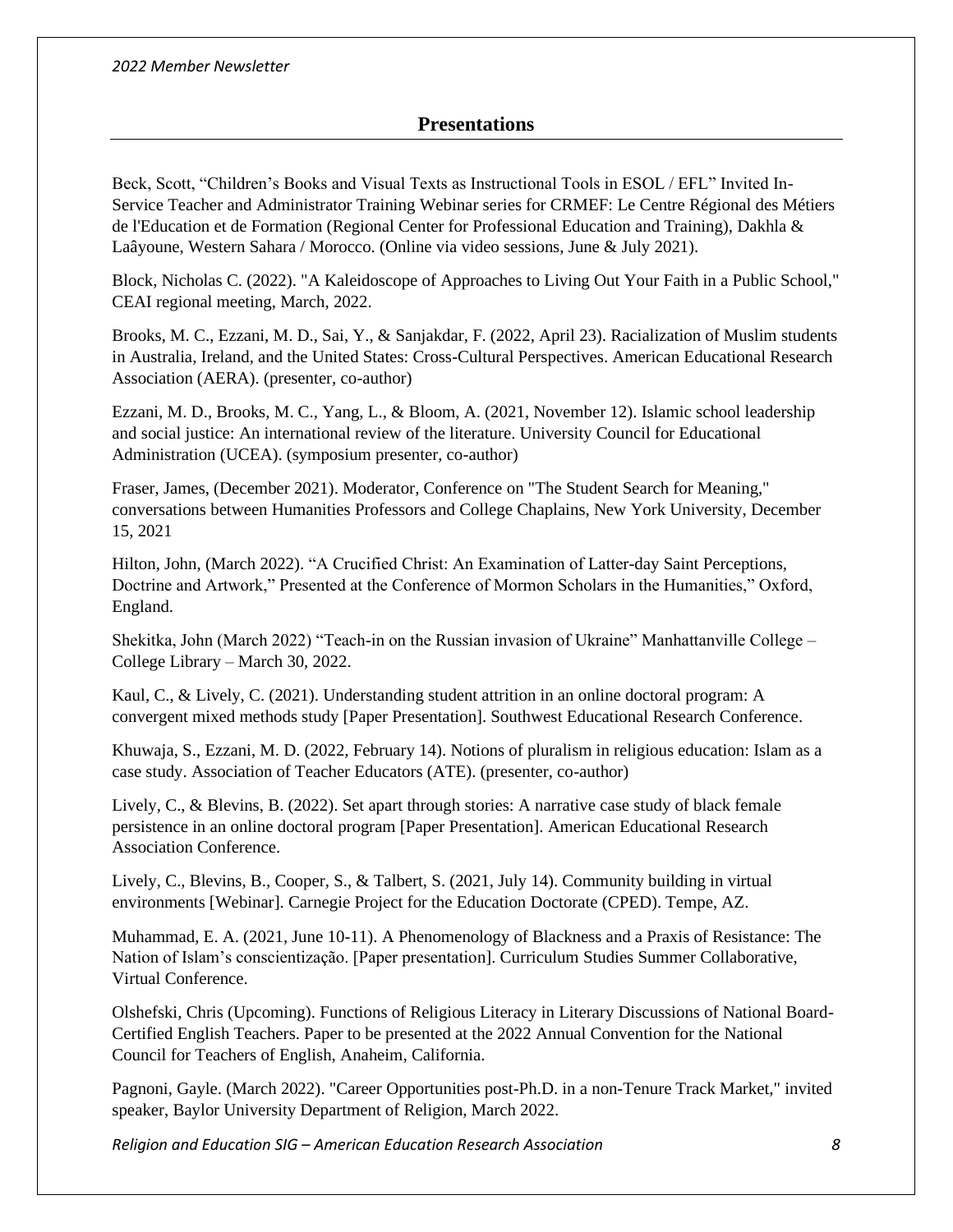Pagnoni, Gayle. (November 2021). "Teaching about Religion in Texas Public Schools," invited panelist, annual meeting of American Academy of Religion, November 2021.

Pagnoni, Gayle. (Spring 2022). Religious Literacy Professional Development with Boniuk Institute, facilitator and presenter, Summer 2021; Spring 2022.

Pope, E. M. (2021, April). Disagreement in Interfaith Dialogue. Paper presented at the annual meeting of the American Educational Research Association (AERA), virtual conference.

Pope, E. M., & McKendry-Smith, E. (2022, March). Undergraduate Students' Perspectives of Interfaith Supports on a College Campus. Paper presented at the annual meeting of the American Academy of Religion/Society for Biblical Literature Southeast Regional Conference (AAR/SBL SE), virtual conference.

Pope, E. M., Charaniya, N. K., & Walsh, J. W. (2021, June). A Qualitative Meta-Synthesis for a Theory of Interfaith Learning through Dialogue. Paper presented at the Adult Education in Global Times (AEGT) conference, virtual conference.

Shekitka, John (2021). "Decolonizing the curriculum in social studies methods" New York State Association of Teacher Educators/ New York State Association of Colleges for Teacher Education – Virtual Asynchronous – October to December 2021 (https://www.youtube.com/watch?v=hhSKcRWAN58)

Shekitka, John (July 2021). "Religion in a Catholic school civics classroom: Implications for the formation of student social tolerance" International Conference for Faith Integration – Babcock University – Ilishan-Remo, Ogun State, Nigeria – Virtual – July 1, 2021

Soules, K. (2021). Where do we fit in? Locating conversations about religion and education in academic and professional associations. *Convergence Magazine,* 4:2, 29-35*.*

Soumakis, Fevronia K. (October 2021). "Celebrating the 1971 Greek Independence Day Jubilee through Greek Orthodox Schools in the Unites States," Symposium on the Greek Revolution and the Greek Diaspora in North America, Yale University, October 16, 2021

Soules, Kate. (2021) "A New Framework for Teaching about Religion in the Classroom," October 13, 2021. Comparative Religion and Humanities Department, California State University, Chico.

Suryani, A. (2021). Religious beliefs and career aspirations: A study of Indonesian future teachers. American Institute for Indonesian Studies [AIFIS]-Michigan State University Conference on Indonesian Studies, 23-26 Jun.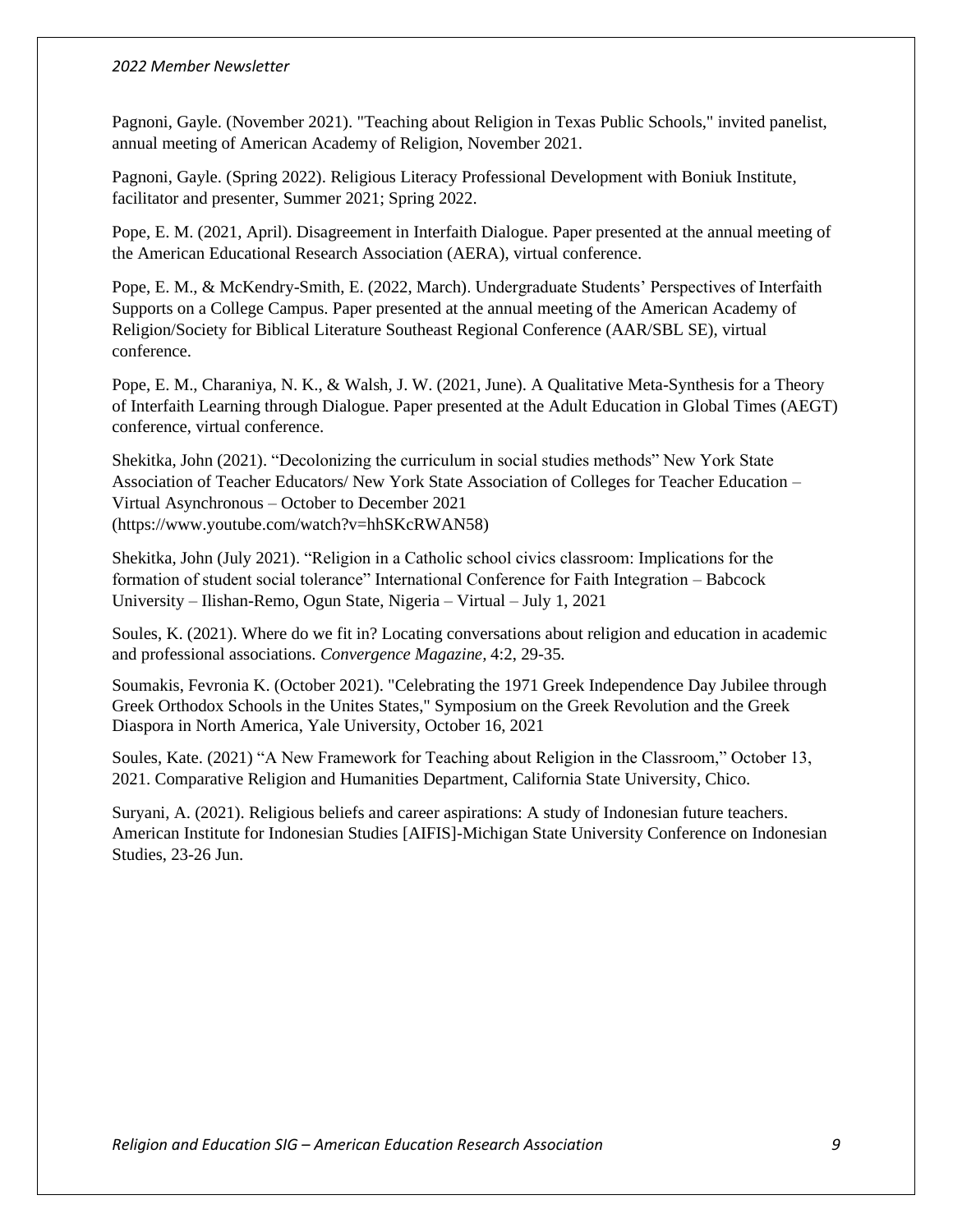## **Publications**

<span id="page-9-0"></span>Blosser, A. & Blosser, J. (2021). "How can I uproot the system?": Justice-oriented outcomes from community- based research in schools. Journal of Community Engagement and Scholarship. 14(1), Article 21.

Brooks, M. C., & Ezzani, M. D. (2022). Islamic school leadership: Advancing a framework for critical spirituality. International Journal of Qualitative Studies in Education, 35(3), 319-336. DOI: 10.1080/09518398.2021.1930265

Dayan, Tamara Metzger; Fischman, Roseli. A centralidade do percurso do aluno no processo educativo. CONVENIT INTERNACIONAL (USP). ISSN 1517-6975. Vol 35 jan-abr 2021. Available for free download at http://www.hottopos.com/convenit35/TamaraRoseli.pdf .

Ezzani, M. D**.**, & Brooks, M. C. (2022). Introduction: Critical spirituality and religion in educational leadership. International Journal of Qualitative Studies in Education, 35(3), 245-246. DOI: https://doi.org/10.1080/09518398.2022.2025499

Ezzani, M. D., Brooks, M. C., Yang, L., & Bloom, A. (2021 Online First). Islamic school leadership and Social Justice: An international Review of the literature. International Journal of Leadership in Education.

Fischmann, Roseli. (In)tolerância religiosa. In: Dicionário brasileiro de comunicações e religiões (Magali Cunha; Allan Novaes, orgs). UNASPRESS; INTERCOM. ISBN 9786589942214.

Fischmann, Roseli. A ADI 4.439/DF no Supremo Tribunal Federal: a controvérsia constitucional sobre ensino religioso nas escolas públicas continua? In: Didática(s) entre diálogos, insurgências e políticas (Barreto, Giseli da Cruz; Fernandes, Claudia; Fontoura, Helena Amaral; Mesquita, Silvana. Orgs.), p. 297-312. ISBN 9788584270514. Free access in:

https://www.amazon.com.br/dp/B08LZMQFZY/ref=rdr\_kindle\_ext\_tmb .

Glanzer, Perry L. (2022). "General Education Sucks: So Teach the Great Identities," Journal of General Education 69, no. 3-4: 175-95.

Glanzer, Perry L. (2021). Identity in Action. Abilene, TX: Abilene Christian University Press.

Glanzer, Perry L. (2022). The Dismantling of Moral Education: How Higher Education Reduced the Human Identity. Lanhan, MD: Rowman & Littlefield.

Horwitz, I. & Lascar, S. (2021). Ties in Tough Times: How Social Capital Helps Lower-Income Jewish Parents Weather the Short-Term Economic Hardship Brought on by COVID-19. Contemporary Jewry. 41(1), 161-183. https://doi-org.stanford.idm.oclc.org/10.1007/s12397-021-09385-z

Horwitz, I. (2022). God, Grades, and Graduation: Religion's Surprising Impact on Academic Success. Oxford University Press.

Horwitz, I., Matheny, K., Laryea, K., Schnabel, L. (2022). From Bat Mitzvah to the Bar: Religious Habitus, Self-Concept, and Women's Educational Outcomes. American Sociological Review. https://doi.org/10.1177%2F00031224221076487

Hilton III, John and Heidi Vogeler. (2021). "Religiosity Outcomes in Post-Secondary Courses: Comparing Online and Face-to-Face Instruction," Religious Education, 116(1): 26-40.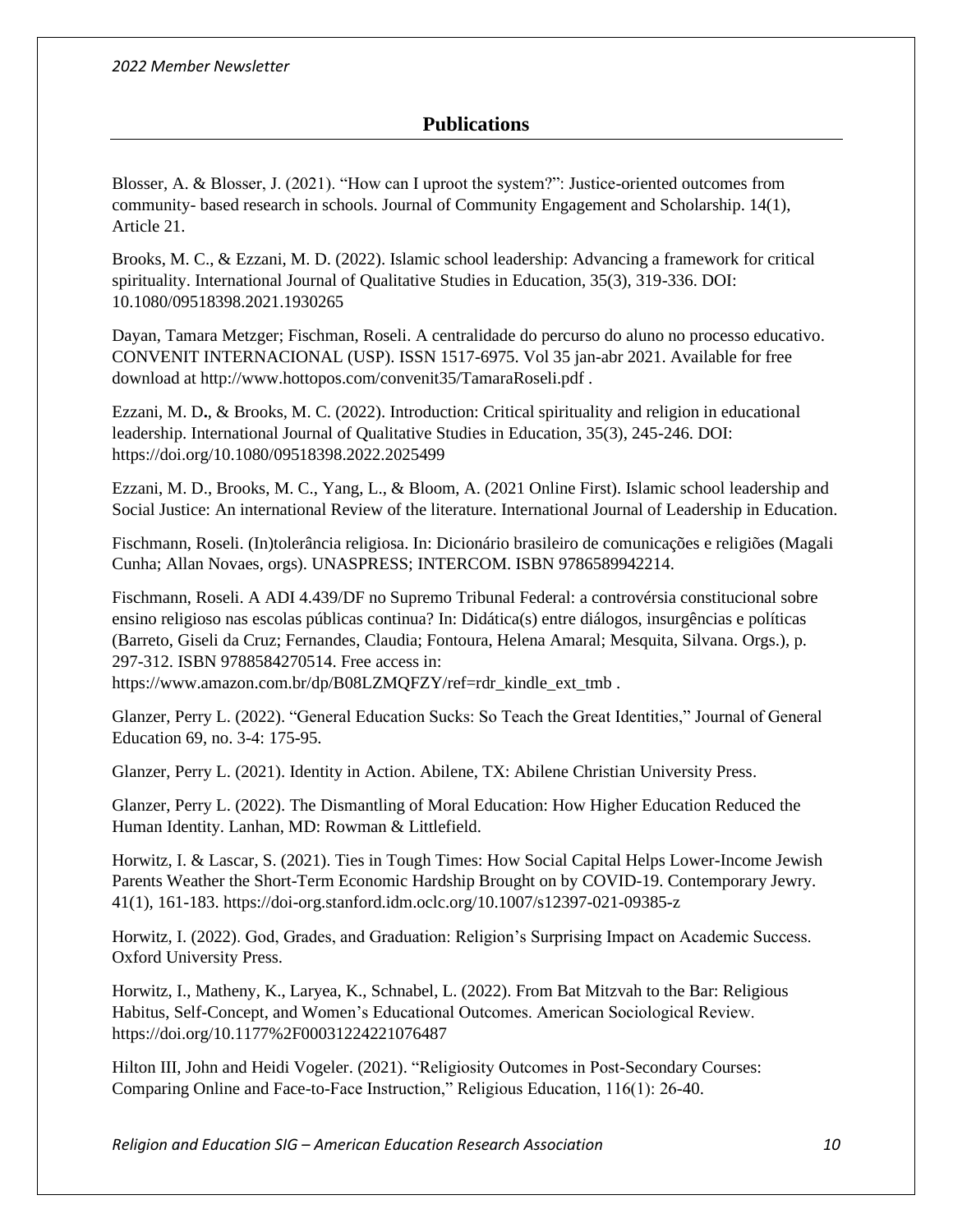Hilton III, John, Anthony Sweat, and Josh Stratford. (2021). "Latter-day Saints and Images of Christ's Crucifixion," BYU Studies Quarterly, 60(2): 49-79.

Hilton III, John. (2021). Considering the Cross: How Calvary Connects Us with Christ (Salt Lake City: Deseret Book).

Lively, C., Blevins, B., Talbert, S. & Cooper, S. (2021). Building community in online professional practice doctoral programs. Impacting Education: Journal on Transforming Professional Practice, 6(3).

"MisirHiralall, Sabrina D. (2021) Devotional Hindu Dance: A Return to the Sacred. Palgrave MacMillan.

Pope, E. M. (2021). Facilitator guidance during interfaith dialogue. Religious Education, 116(4), 369-382. https://doi.org/10.1080/00344087.2021.1943139

Pope, E. M. (2022). Perspective transformation in interfaith dialogue: A six-step process. In A. Nicolaides, S. Eschenbacher, P. Buergelt, Y. Gilpin-Jackson, M. Welch, & M. Misawa (Eds.), The Palgrave handbook on learning for transformation (pp. 659-675). Palgrave.

Pope, E. M., Brandão, C., Sanders, C. G., & Fabrellas, N. (Eds.). (2021). Qualitative research: Practices and challenges. New Trends in Qualitative Research, 6, 1-93. Ludomedia. https://doi.org/10.36367/ntqr.6.2021

Riggers-Piehl, T., Dahl, L. S., Staples, B. A., Selznick, B. S., Mayhew, M. J., & Rockenbach, A. N. (2021). Being evangelical is complicated: How students' identities and experiences moderate their experiences of campus climate. Review of Religious Research. DOI: https://doi.org/10.1007/s13644-021- 00472-z

Sanchez, M. E. (2021). Negotiating intersectional identities in a Christian student organization. Journal of College and Character, 22(1), 73-80.

Shekitka, J. (2022). School structures and curricular choices: The social studies classroom in religious and secular schools. Religion and Education https://doi.org/10.1080/15507394.2022.2059316

Shekitka, J. (2022). Teaching about religions in the social studies classroom: The post-9/11 world and the post-truth age as superstructures. Journal of Research on Christian Education, 31(1), 21-46. https://doi.org/10.1080/10656219.2022.2041137

Soules, K. (2021). Where do we fit in? Locating conversations about religion and education in academic and professional associations. Convergence Magazine, 4:2, 29-35.

Stevenson, Alma & Beck, Scott. (2021). "'It's almost as if I wrote this': Transnational Migrant Farmworkers Read 'Their' Lives." Journal of Children's Literature, 47(2), 8-21

Suryani, A. & George, S. (2021). Teacher education is a good choice, but I don't want to teach in schools." An analysis of university students' career decision making. Journal of Education for Teaching. 47(4), 590-604. doi: 10.1080/02607476.2021.1903304

Suryani, A. (2020). The role of religious beliefs in teacher education students' career aspirations. In Suryani, A., Tirtowalujo, I. & Masalam, H. (Eds). Preparing Indonesian Youth: A Review of Educational Research. (pp 66-88). Leiden, The Netherlands: Brill. doi.org/10.1163/9789004436459\_004